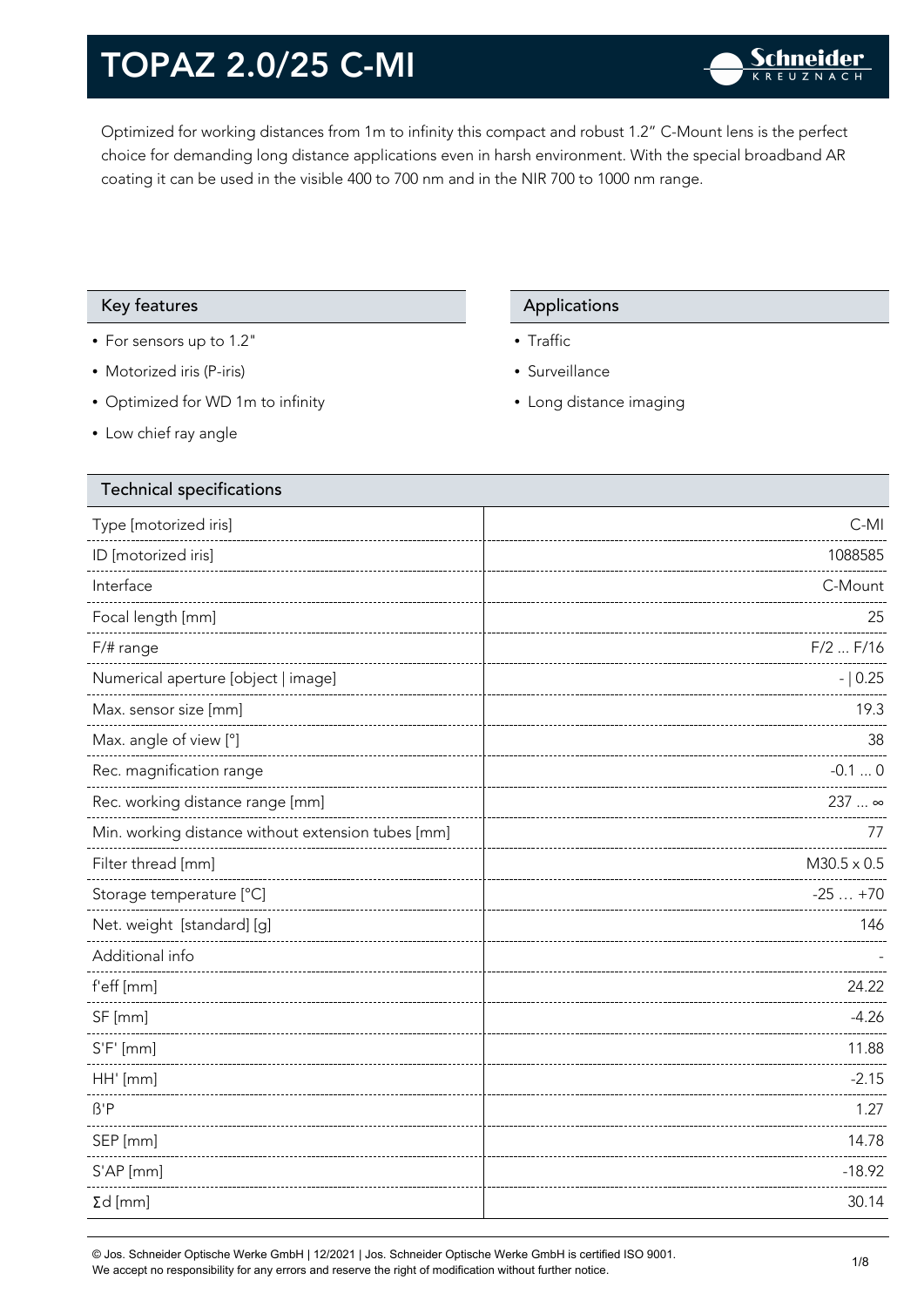

### MTF charts

| Spectrum name    |     |     |     |     |     |     |
|------------------|-----|-----|-----|-----|-----|-----|
| Wavelengths [nm] | 425 | 475 | 525 | 575 | 625 | 675 |
| Rel. weights [%] |     | ĥ   |     | ົ   | 1 C |     |









 $\overline{0}$ 

100

80

60

40

20

 $\overline{0}$ 

 $\overline{0}$ 

1.9

3.9

Image height / mm

5.8

 $7.7$ 

MTF/%









- 20 LP/mm, radial 40 LP/mm, radial 80 LP/mm, radial --- 20 LP/mm, tangential --- 40 LP/mm, tangential --- 80 LP/mm, tangential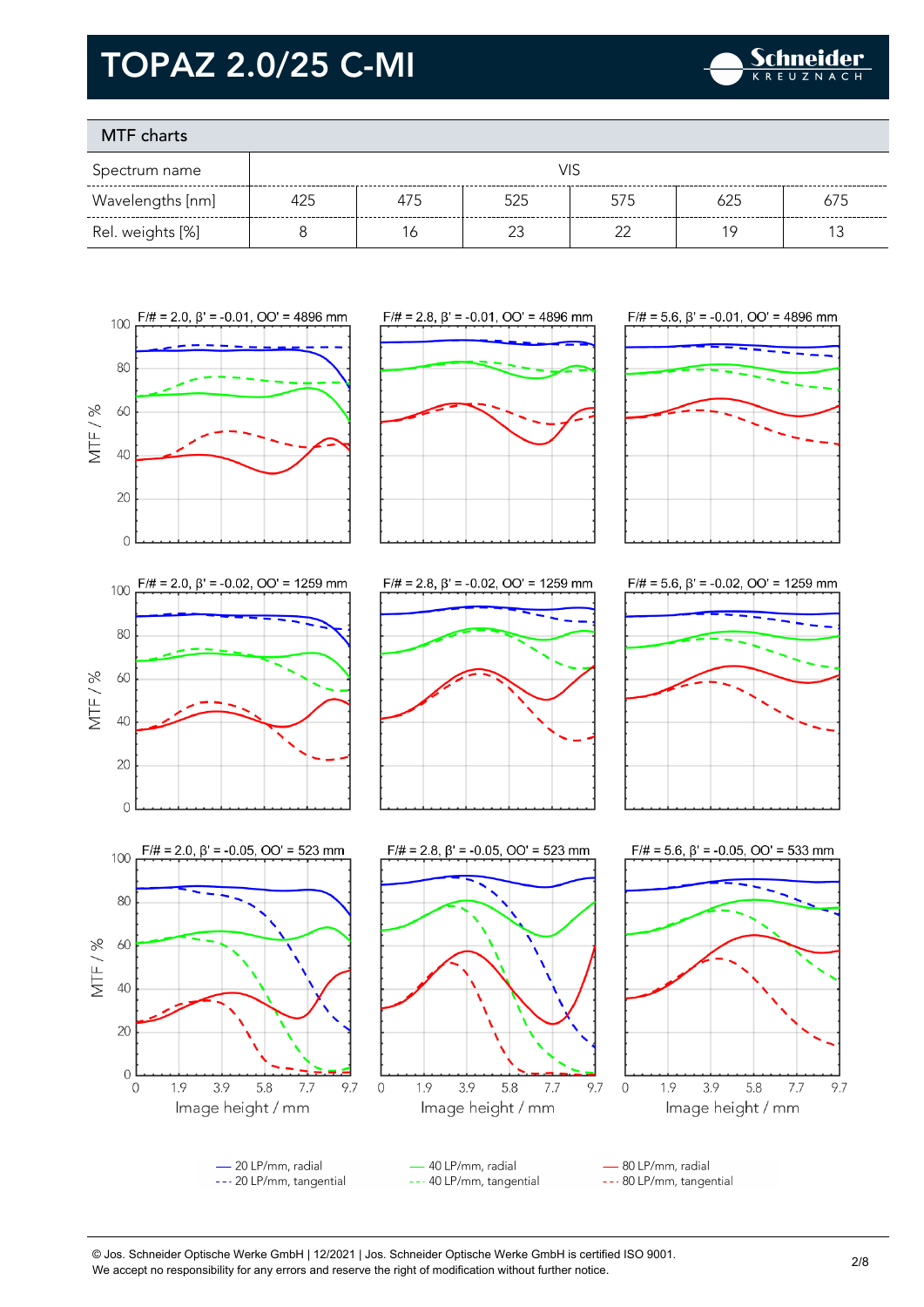

### Rel. illumination vs. image height



| - -                      | $F/\ddot{}=2.0,~\beta$ = -0.01          |  |
|--------------------------|-----------------------------------------|--|
| $- -$                    | $F/\ddot{}=2.8,~\beta = -0.01$          |  |
| - -                      | $F/\ddot{=} = 5.6, \ \beta = -0.01$     |  |
| $\overline{\phantom{0}}$ | $F/\ddot{}=2.0,~\beta$ = -0.02          |  |
| $\overline{\phantom{0}}$ | $F/\ddot{\pi} = 2.8, \ \ \beta = -0.02$ |  |
| $\overline{\phantom{a}}$ | $F/\ddot{\pi} = 5.6, \ \ \beta = -0.02$ |  |
|                          | $F/\ddot{\pi} = 2.0, \ \ \beta = -0.05$ |  |
|                          | $F/\ddot{=} = 2.8, \ \ \beta = -0.05$   |  |
|                          | $F/\ddot{\pi} = 5.6, \ \ \beta = -0.05$ |  |

#### Distortion vs. image height



#### Transmittance vs. wavelength



© Jos. Schneider Optische Werke GmbH | 12/2021 | Jos. Schneider Optische Werke GmbH is certified ISO 9001. We Jos. Scrinelaer Opuscrie werke GribH | 12/2021 | Jos. Scrinelaer Opuscrie werke GribH is certified ISO 9001.<br>We accept no responsibility for any errors and reserve the right of modification without further notice.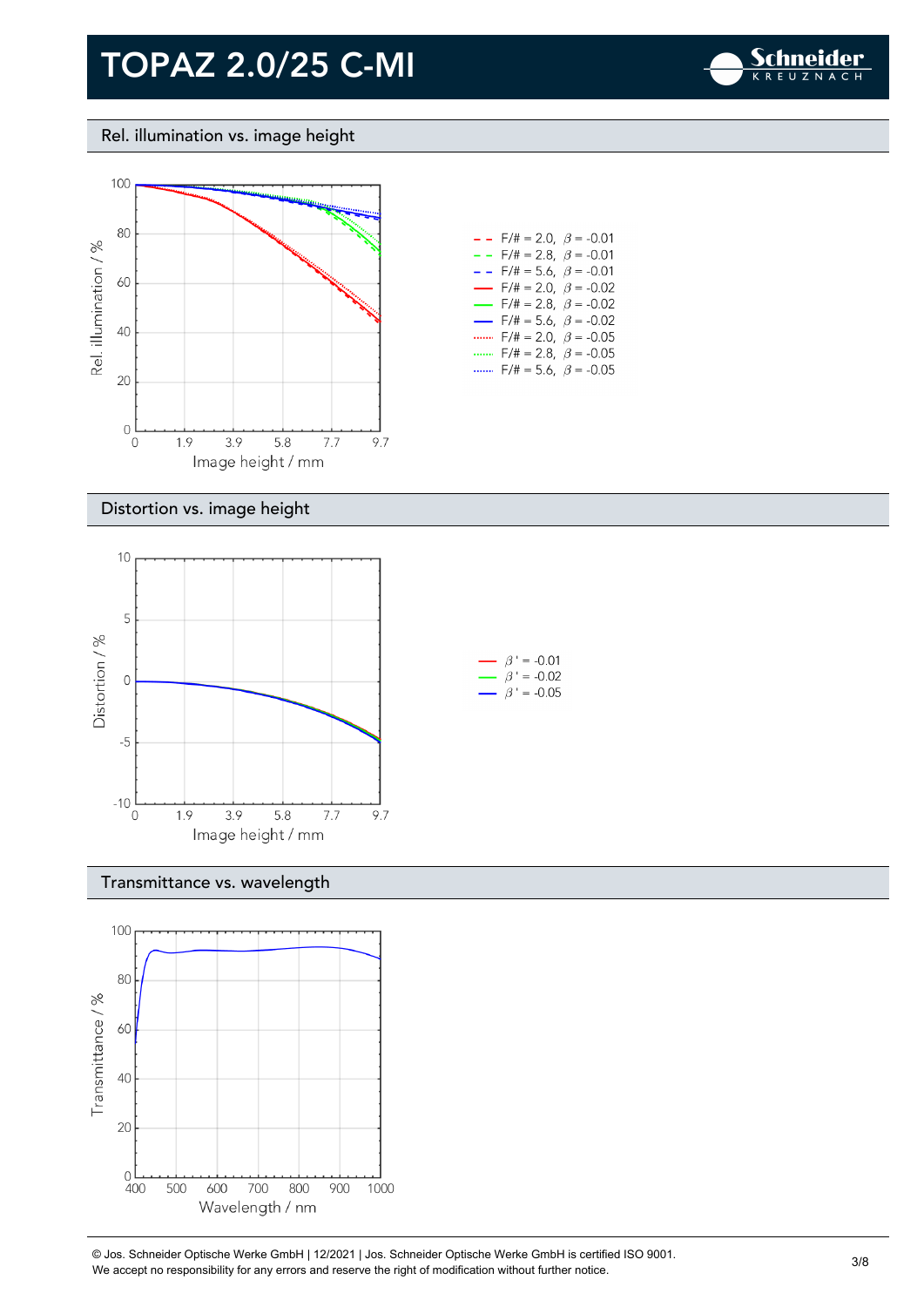

### Technical drawings

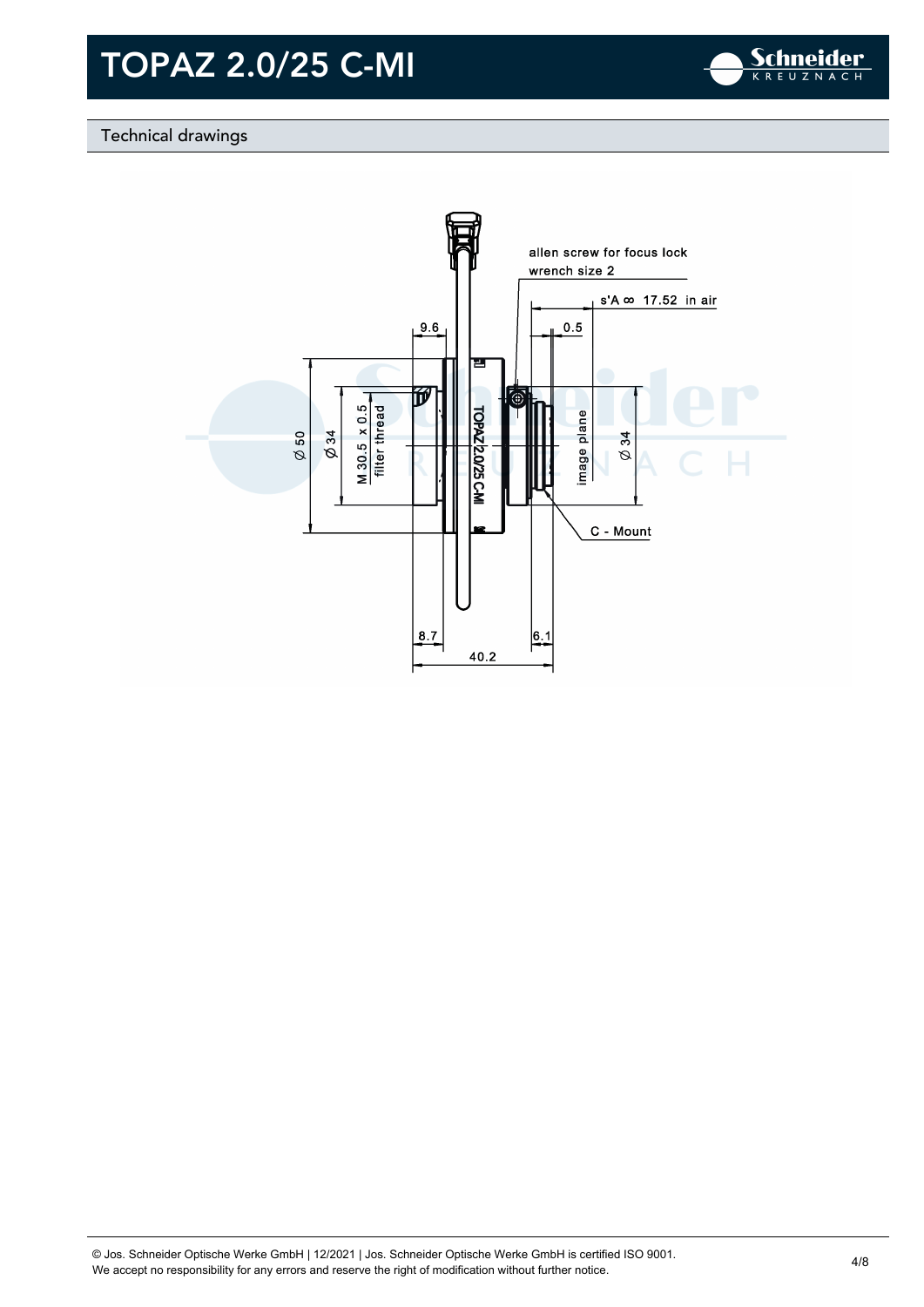

### Additional electrical information

| Motor type            | 2 phase, bipolar stepper motor                     |
|-----------------------|----------------------------------------------------|
| Coil resistance       | 21 Ohm                                             |
| Current               | $\leq$ 143 mA/Phase                                |
| Max. voltage          | 5V                                                 |
| Coil inductivity      | 1.8 mH/phase @ 1 kHz                               |
| Max. step frequency   | 400 Hz                                             |
|                       |                                                    |
| Cable type            | Lemo Santoprene 2 x 2 x 0.14 mm <sup>2</sup> black |
| Cable length          | 300 mm                                             |
| Electrical connector  | JEITA E4-191J-100                                  |
| Operating temperature | $0^{\circ}$ C to +50 $^{\circ}$ C                  |
| Storage temperature   | -25 $^{\circ}$ C to +70 $^{\circ}$ C               |

| Sequenze of excitation |      |                                  |      |      |
|------------------------|------|----------------------------------|------|------|
| steps<br>pins          |      |                                  |      |      |
|                        | high | high                             | low  | low  |
|                        | low  | low                              | high | high |
|                        | low  | high                             | high | low  |
|                        | high | low                              | low  | high |
| Iris movement          |      | <--- open iris / ---> close iris |      |      |

| Motor steps to f-stop resolution |          |          |           |                 |          |      |                |
|----------------------------------|----------|----------|-----------|-----------------|----------|------|----------------|
| Motor steps                      | 10       | 15       | 20        | 25              | 30       | 35   | 40             |
| Iris-diameter                    | 8        | 5.8      | 4.1       | 3               | 2.2      | 1.6  | 1.2            |
| F-stop                           | ⌒        | 2.8      | 3.9       | 5.3             | 7.3      | 10.1 | 13.9           |
|                                  |          |          |           |                 |          |      |                |
| F-stop to motor steps resolution |          |          |           |                 |          |      |                |
| $\Gamma$ . $\Gamma$              | $\Omega$ | $\Omega$ | $\Lambda$ | $\Gamma$ $\ell$ | $\Omega$ | 11   | 1 <sub>L</sub> |

| F-stop        |     |      | 5.6  |      |      |    |
|---------------|-----|------|------|------|------|----|
| Iris-diameter | 5.8 |      | റ റ  |      |      |    |
| Motor steps   |     | 20.5 | 25.8 | 31.4 | 36.3 | A2 |

© Jos. Schneider Optische Werke GmbH | 12/2021 | Jos. Schneider Optische Werke GmbH is certified ISO 9001. We accept no responsibility for any errors and reserve the right of modification without further notice. 5/8<br>We accept no responsibility for any errors and reserve the right of modification without further notice.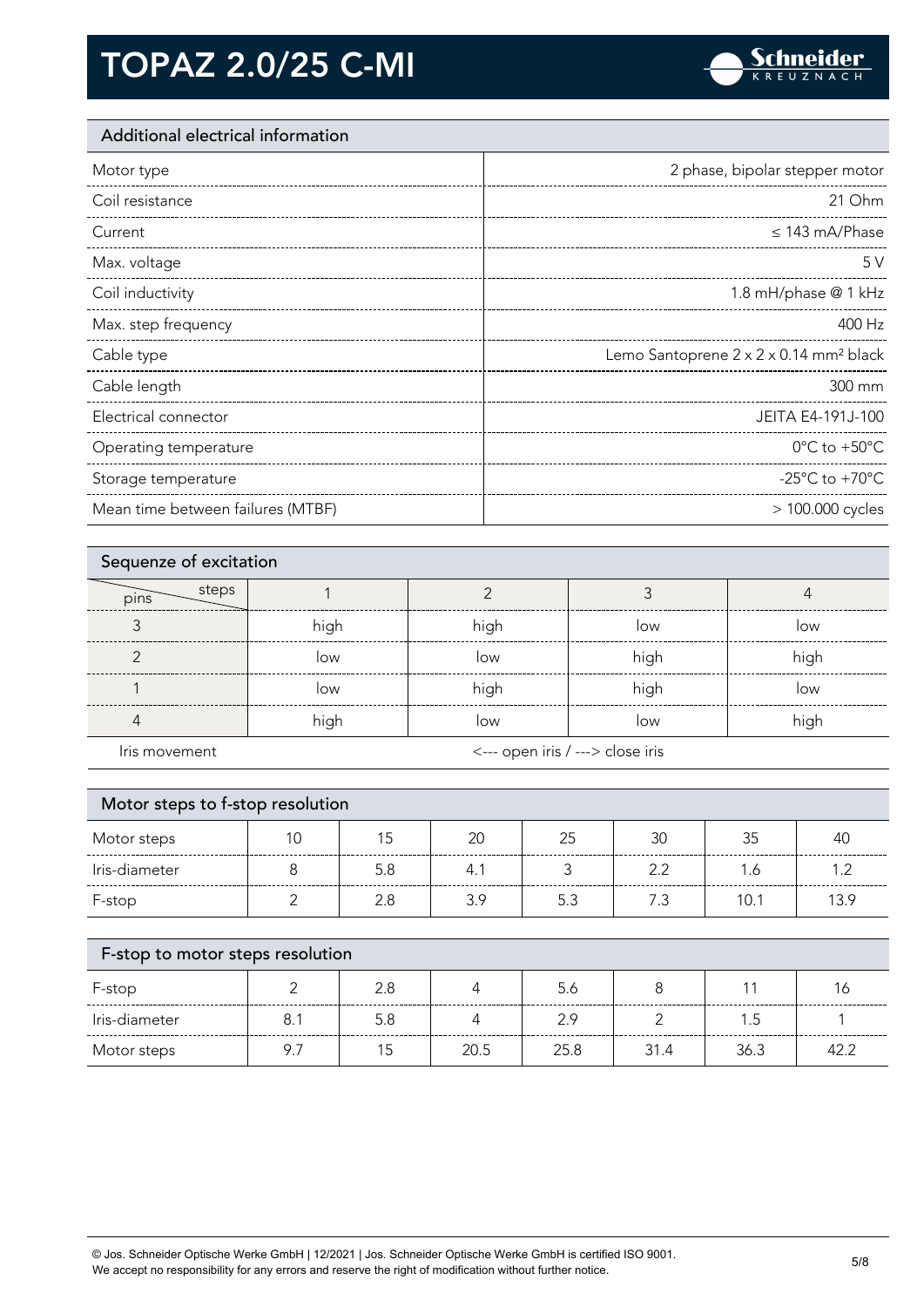

| Accessories    | Mount                 | Eff. length      |         |
|----------------|-----------------------|------------------|---------|
| Adapter        | CS-Mount              | $5 \text{ mm}$   | 25081   |
|                | $C-M$ ount / M42 $x1$ | $5.5 \text{ mm}$ | 1075817 |
| Extension tube | C-Mount / C-Mount     | $5 \, \text{mm}$ | 39316   |
|                | C-Mount / C-Mount     | $8 \text{ mm}$   | 39315   |
|                | C-Mount / C-Mount     | $10 \text{ mm}$  | 39312   |